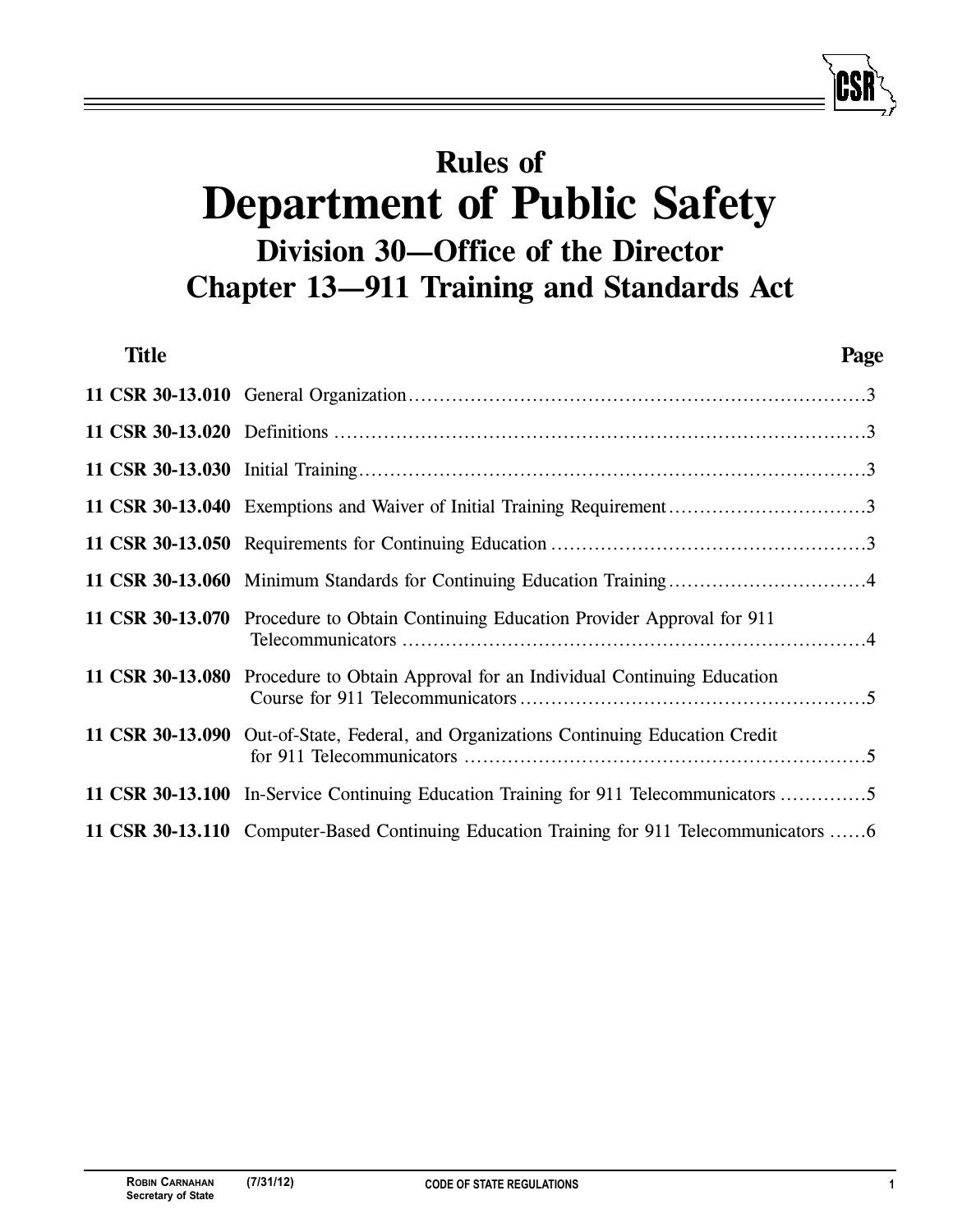

# **Title 11—DEPARTMENT OF PUBLIC SAFETY**

**Division 30—Office of the Director Chapter 13—911 Training and Standards Act**

#### **11 CSR 30-13.010 General Organization**

*PURPOSE: This rule provides for the organization, administration, and methods of operation of a program of certification for telecommunicators.*

(1) The objective of the Advisory Committee for 911 Service Oversight is—

(A) To improve services provided by telecommunicators.

*AUTHORITY: section 650.340, RSMo Supp. 2011.\* This rule originally filed as 11 CSR 10- 12.010. Original rule filed May 16, 2000, effective Nov. 30, 2000. Moved and amended: Filed Jan. 3, 2012, effective Aug. 30, 2012.*

*\*Original authority: 650.340, RSMo 1999, amended 2007.*

#### **11 CSR 30-13.020 Definitions**

*PURPOSE: This rule defines the terms used in the rules, which pertain to the training of telecommunicators.* 

(1) Committee refers to the advisory committee for 911 service oversight established in section 650.325, RSMo.

(2) Department refers to the Missouri Department of Public Safety.

(3) Joint Communications Center refers to a public safety answering point which dispatches fire, law enforcement, and emergency medical service agencies.

(4) Public Safety Answering Point (PSAP) refers to the location at which 911 calls are answered initially.

(5) Telecommunicator is any person employed as an emergency telephone worker, call taker, or public safety dispatcher whose duties include receiving, processing, or transmitting public safety information received through a Public Safety Answering Point.

*AUTHORITY: section 650.340, RSMo Supp. 2011.\* This rule originally filed as 11 CSR 10- 12.020. Original rule filed May 16, 2000, effective Nov. 30, 2000. Moved and amended: Filed Jan. 3, 2012, effective Aug. 30, 2012.*

*\*Original authority: 650.340, RSMo 1999, amended 2007.*

*PURPOSE: This rule defines the training levels and requirements for telecommunicators.* 

(1) Telecommunicators hired after August 28, 1999, must complete the following training within twelve (12) months of the date of employment. Training must meet the requirements indicated in 11 CSR 30-13.060.

(A) In order to act as a telecommunicator for any law enforcement agency, sixteen (16) hours of police dispatcher training or forty (40) hours of joint communications dispatcher training.

(B) In order to act as a telecommunicator for any fire department, sixteen (16) hours of fire dispatcher training or forty (40) hours of joint communications dispatcher training.

(C) In order to act as a telecommunicator for any emergency medical service, sixteen (16) hours of emergency medical dispatcher training or forty (40) hours of joint communications dispatcher training.

(D) In order to act as a telecommunicator for a joint communications center, forty (40) hours of joint communications dispatcher training.

(2) Individuals who were employed as a telecommunicator prior to August 28, 1999, are not required to complete the initial training requirements, but are encouraged to attend applicable training disciplines as feasible.

*AUTHORITY: section 650.340, RSMo Supp. 2011.\* This rule originally filed as 11 CSR 10- 12.030. Original rule filed May 16, 2000, effective Nov. 30, 2000. Moved and amended: Filed Jan. 3, 2012, effective Aug. 30, 2012.*

*\*Original authority: 650.340, RSMo 1999, amended 2007.*

# **11 CSR 30-13.040 Exemptions and Waiver of Initial Training Requirement**

*PURPOSE: This rule defines those individuals exempt from the training requirements, delineates those circumstances where the initial training requirements may be waived, and how such requests shall be handled.* 

(1) The following individuals shall be exempted from the requirements of this rule:

(A) Telecommunicators who meet the definition of an Emergency Medical Dispatcher as defined by 190.100, RSMo;

(B) Individuals who have received training by an entity accredited or certified under section 190.131, RSMo;

(C) Individuals who provide pre-arrival medical instructions and work for an agency, which meets the requirements, set forth in 190.134, RSMo.

(2) Any persons hired after August 28, 1999, as a telecommunicator, may have the initial training requirement waived upon furnishing proof to the committee that they have completed a training course in another state that meets the minimum requirements listed in 11 CSR 30-13.030.

(3) Typically, a certificate of training or college transcripts must be produced to meet the waiver requirement.

(4) If an individual received training in a single discipline and is not employed in a multidiscipline Public Safety Answering Point (PSAP) (two (2) disciplines) or joint communication center, they must complete the initial training requirements for the disciplines in which they are not certified.

(5) Requests for waivers from individuals who received training from organizations outside Missouri may submit certificates, transcripts, or other proof of training to the Advisory Committee for 911 Service Oversight, PO Box 749, Jefferson City, MO 65102, for review and approval. Original documents are preferred and will be returned to the applicant.

(6) Upon completion of the review process, the committee will inform the applicant by letter of their decision.

(7) The waiver letter will suffice for proof of training by the PSAP.

*AUTHORITY: section 650.340, RSMo Supp. 2011.\* This rule originally filed as 11 CSR 10- 12.040. Original rule filed May 16, 2000, effective Nov. 30, 2000. Moved and amended: Filed Jan. 3, 2012, effective Aug. 30, 2012.*

*\*Original authority: 650.340, RSMo 1999, amended 2007.*

# **11 CSR 30-13.050 Requirements for Continuing Education**

*PURPOSE: The rule defines the requirements for completion of continuing education and the terms for maintaining training records. The rule further defines the approved sources for telecommunicator continuing education.*

(1) Continuing telecommunicators education (CTE) shall be obtained and monitored on a fixed, three- (3-) year cycle, with the first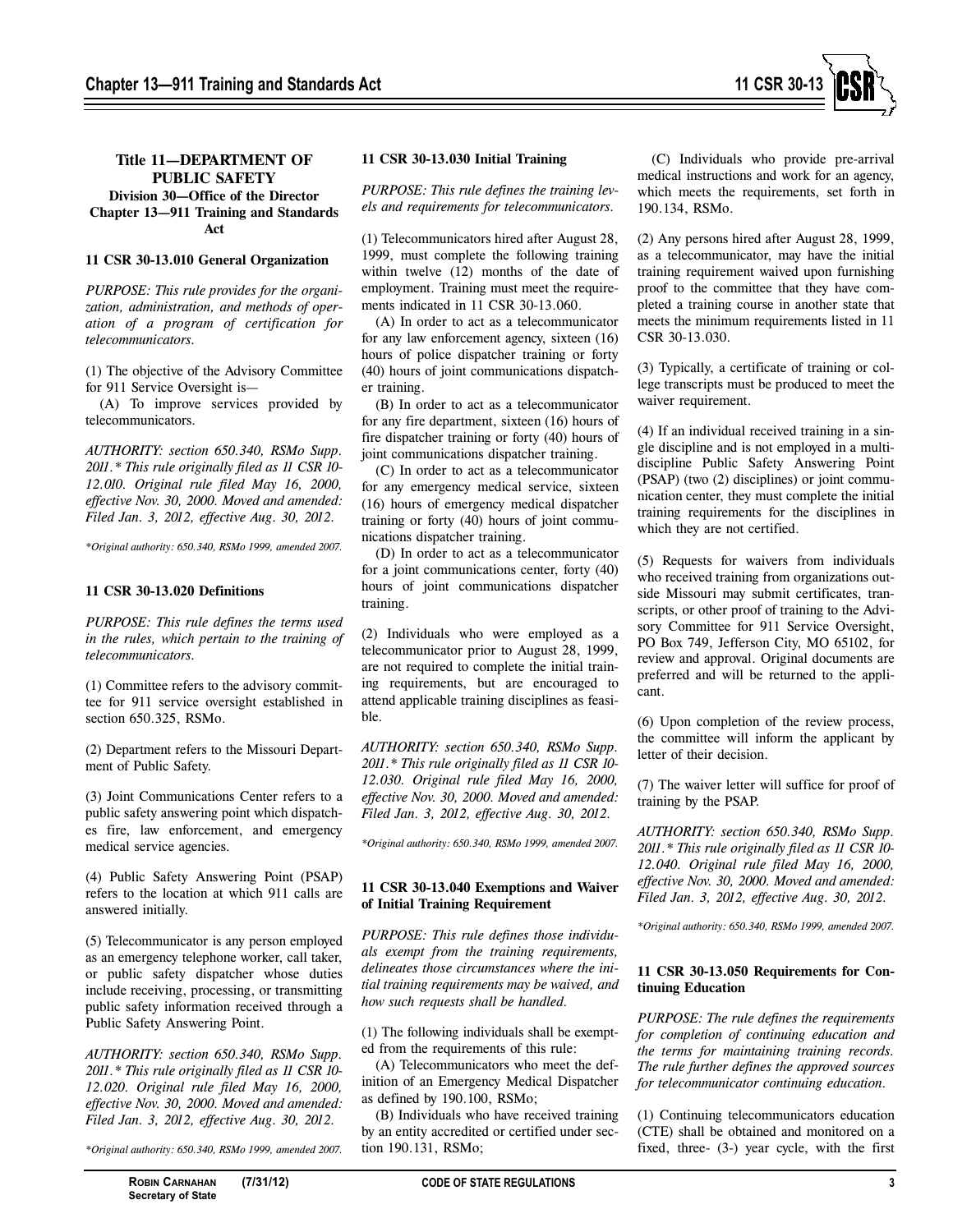

CTE period ending December 31, 2014, and successive CTE periods ending December 31 every third year thereafter.

(2) Every telecommunicator shall obtain a minimum of twenty-four (24) hours of CTE credit during each CTE period.

(3) CTE credit may be obtained from the following sources:

(A) From a CTE provider approved pursuant to 11 CSR 30-13.070 or a Continuing Law Enforcement Education provider licensed pursuant to 11 CSR 75-15.030;

(B) From a source approved to provide a specific CTE course pursuant to 11 CSR 30- 13.080;

(C) From an approved out-of-state source pursuant to 11 CSR 30-13.090;

(D) For serving as an instructor for a CTE class pursuant to 11 CSR 30-13.060(3)(B);

(E) By attending an accredited college or university course related to communications or emergency management or applicable to communications or emergency management administration pursuant to 11 CSR 30-  $13.060(3)(C)$ ; or

(F) As in-service training pursuant to 11 CSR 30-13.100.

(4) Each telecommunicator shall be responsible for maintaining record of compliance with the continuing education rules.

*AUTHORITY: section 650.340, RSMo Supp. 2011.\* This rule originally filed as 11 CSR 10- 12.050. Original rule filed May 16, 2000, effective Nov. 30, 2000. Moved and amended: Filed Jan. 3, 2012, effective Aug. 30, 2012.*

*\*Original authority: 650.340, RSMo 1999, amended 2007.*

#### **11 CSR 30-13.060 Minimum Standards for Continuing Education Training**

*PURPOSE: This rule establishes minimum standards for the continuing education training of telecommunicators.*

(1) All continuing telecommunicators education (CTE) training shall relate to one (1) or more of the following curricula areas:

- (A) Legal studies;
- (B) Technical studies;
- (C) Interpersonal perspectives; or
- (D) Skill development.

(2) All CTE training shall be designated according to curricula area.

(3) CTE credit shall be calculated at the following rates:

(A) One (1) hour of CTE credit for each fifty (50) minutes of CTE instruction received; (B) Two (2) hours of CTE credit for each hour of CTE instruction delivered; and

(C) Two (2) hours of CTE credit for each semester hour of credit earned at an accredited college, university, or technical institution related to communications and emergency management or applicable to communications and emergency management administration.

(4) Upon successful completion of the requirements of any CTE course, the provider of the training shall present each trainee a certificate bearing—

(A) The provider's name and the phrase "Approved Provider";

(B) The course name;

(C) The total number of CTE credit hours earned;

(D) A breakdown of CTE credit hours earned by curricula area;

(E) The trainee's name; and

(F) The name of the individual responsible for general administration of the course.

(5) The CTE provider shall retain, for a period of five (5) years after each CTE training course, the following records:

(A) A copy of the training certificate or other record of the information required by subsections  $(4)(A)$  to  $(4)(F)$  of this rule;

(B) A list of all trainees who successfully completed the course;

(C) The name of the individual responsible for general administration of the course;

(D) A list of all training objectives;

(E) All course outlines;

- (F) All instructor records; and
- (G) The course evaluation plan.

(6) Every agency that provides in-service CTE training shall present each telecommunicator leaving the agency with a complete record of all in-service CTE training obtained by the telecommunicator during the telecommunicator's tenure with the agency.

(7) CTE providers shall deliver all CTE training in an effective manner.

*AUTHORITY: section 650.340, RSMo Supp. 2011.\* This rule originally filed as 11 CSR 10- 12.060. Original rule filed May 16, 2000, effective Nov. 30, 2000. Moved and amended: Filed Jan. 3, 2012, effective Aug. 30, 2012.*

*\*Original authority: 650.340, RSMo 1999, amended 2007.*

# **11 CSR 30-13.070 Procedure to Obtain Continuing Education Provider Approval for 911 Telecommunicators**

*PURPOSE: This rule identifies the procedure to obtain continuing education provider approval.*

(1) Any person or entity may apply for a continuing telecommunicator education (CTE) provider approval, except that an agency eligible to provide in-service CTE training pursuant to 11 CSR 30-13.100 is not eligible for CTE provider approval.

(2) An applicant shall submit to the 911 Oversight Training Subcommittee a CTE provider approval application. The subcommittee may review or request additional information from an applicant.

(3) The 911 Oversight Training Subcommittee may consider any relevant factor in determining an applicant's qualifications, including the applicant's history, facilities and equipment, academic qualifications, financial qualifications, the estimated number of annual graduates, letters of support, and the justification for provider status as opposed to obtaining individual course approval pursuant to 11 CSR 30-13.080.

(4) The 911 Oversight Training Subcommittee may—

(A) Conduct a site visit;

(B) Review the applicant's policies and procedures, including attendance and instructor evaluation policies;

(C) Review the applicant's proposed courses, including training objectives, outline, evaluation plan, and instructor qualifications; and

(D) Report the findings to the 911 Oversight Committee.

(5) Upon receipt of the training subcommittee's report, the 911 Oversight Committee may invite the applicant to appear before the committee.

(6) The 911 Oversight Committee shall provide the director of the department with a report outlining the findings from the review and a final recommendation whether to approve the applicant as a CTE provider.

(7) At the director's request, the 911 Oversight Committee shall obtain additional information regarding the application. The director shall consider the recommendation of the 911 Oversight Committee and shall grant the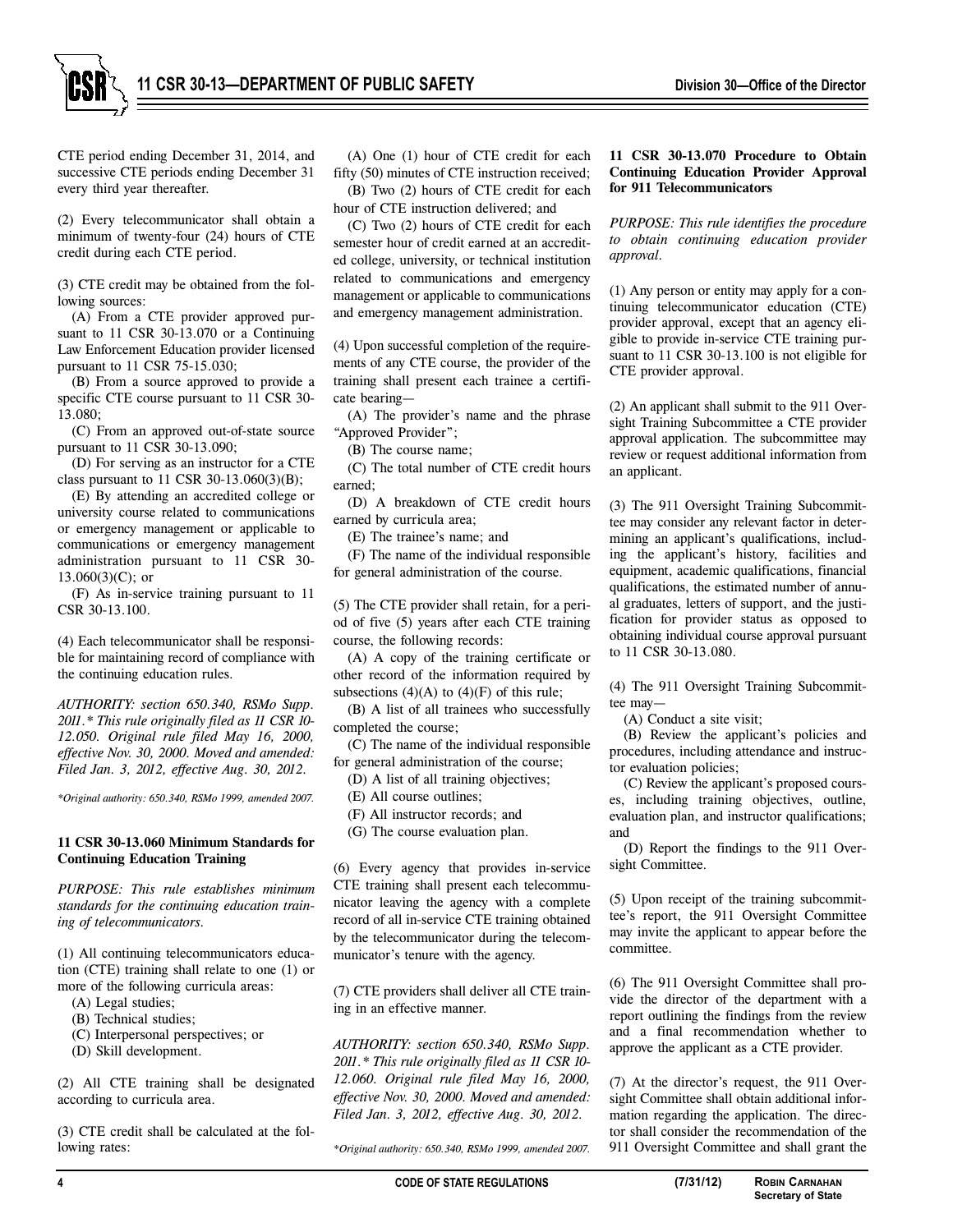

CTE provider approval or deny the applicant's request.

(8) All new CTE provider approvals shall be issued for an initial period of one (1) year.

(9) The procedure to renew a CTE provider approval shall be as follows:

(A) The applicant shall submit to the 911 training subcommittee a CTE provider renewal application;

(B) The 911 training subcommittee may conduct a programmatic review of the applicant;

(C) The 911 training subcommittee shall review the renewal application of the CTE provider and present the findings to the 911 Oversight Committee for review;

(D) The 911 Oversight Committee shall provide a report of the findings and make a recommendation to the director of the department whether to grant or deny the renewal; and

(E) The director of the department shall consider the renewal recommendation of the 911 Oversight Committee and may—

1. Request additional information regarding the renewal application;

2. Renew the approval for an additional period of one (1) year subject to further audit and review by the 911 Oversight Committee;

3. Grant a three- (3-) year approval; or

4. Deny the approval.

*AUTHORITY: section 650.340, RSMo Supp. 2011.\* Original rule filed Jan. 3, 2012, effective Aug. 30, 2012.*

*\*Original authority: 650.340, RSMo 1999, amended 2007.*

### **11 CSR 30-13.080 Procedure to Obtain Approval for an Individual Continuing Education Course for 911 Telecommunicators**

*PURPOSE: This rule identifies the procedure to obtain approval for an individual continuing telecommunicator education course.*

(1) To be eligible to obtain approval for a specific, individual continuing telecommunicator education (CTE) course, an applicant must not be the holder of a CTE provider approval.

(2) An applicant shall submit to the 911 training subcommittee a completed individual CTE course application. The training subcommittee may investigate the applicant or request additional information from the applicant.

(3) Continuing telecommunicator education

courses must fall within one (1) or more of the following curricula areas:

(A) Legal studies;

- (B) Technical studies;
- (C) Interpersonal perspectives; or
- (D) Skill development.

(4) The 911 training subcommittee may consider any relevant factor in determining the qualification of the applicant and proposed course, including, attendance policy, evaluation plan, training objectives, course outline, and record of instructions of previous courses.

(5) The 911 training subcommittee shall make a recommendation to the 911 Oversight Committee.

(6) The 911 Oversight Committee shall provide the director of the department with a report and final recommendation regarding the application.

- (7) The director of the department may— (A) Request additional information regard-
- ing the application;

(B) Grant approval of the individual CTE course; or

(C) Deny the application.

(8) Any change to the training objectives of an individual CTE course shall require prior approval of the director.

*AUTHORITY: section 650.340, RSMo Supp. 2011.\* Original rule filed Jan. 3, 2012, effective Aug. 30, 2012.*

*\*Original authority: 650.340, RSMo 1999, amended 2007.*

### **11 CSR 30-13.090 Out-of-State, Federal, and Organizations Continuing Education Credit for 911 Telecommunicators**

*PURPOSE: This rule establishes the process for receiving credit for continuing education from other state or federal agencies and organizations.*

(1) The director of the department may recognize other state or federal agencies and organizations with standards for continuing education training providers comparable to the standards established pursuant to these rules.

(2) In order to receive credit for attending continuing telecommunicator education (CTE) training recognized by the director pursuant to this rule, a telecommunicator shall maintain evidence that—

(A) The training was approved for continuing education by the state or federal agency providing the training or by the state in which the training was located; and

(B) The telecommunicator successfully completed the training.

*AUTHORITY: section 650.340, RSMo Supp. 2011.\* Original rule filed Jan. 3, 2012, effective Aug. 30, 2012.*

*\*Original authority: 650.340, RSMo 1999, amended 2007.*

# **11 CSR 30-13.100 In-Service Continuing Education Training for 911 Telecommunicators**

*PURPOSE: The rule establishes the procedure for a governmental agency to provide inservice training that qualifies for CTE credit.*

(1) Any governmental agency may provide inservice continuing telecommunicator education (CTE) training to its employed telecommunication officers.

(2) In order for in-service training to qualify for CTE credit, the agency providing the training must submit an application and a copy of the proposed in-service training to the 911 training subcommittee for review. The applicant shall provide to the subcommittee, without charge, relevant agency records retained pursuant to 11 CSR 30- 13.060(5).

(3) The 911 training subcommittee shall review the application and proposed training and make a recommendation to the 911 Oversight Committee whether the in-service training meets the requirements of 11 CSR 30- 13.060.

(4) The 911 Oversight Committee shall provide the director of the department with a report and final recommendation regarding the application.

(5) The director of the department may—

(A) Request additional information regarding the application;

(B) Grant approval of the in-service training; or

(C) Deny the application.

*AUTHORITY: section 650.340, RSMo Supp. 2011.\* Original rule filed Jan. 3, 2012, effective Aug. 30, 2012.*

*\*Original authority: 650.340, RSMo 1999, amended 2007.*